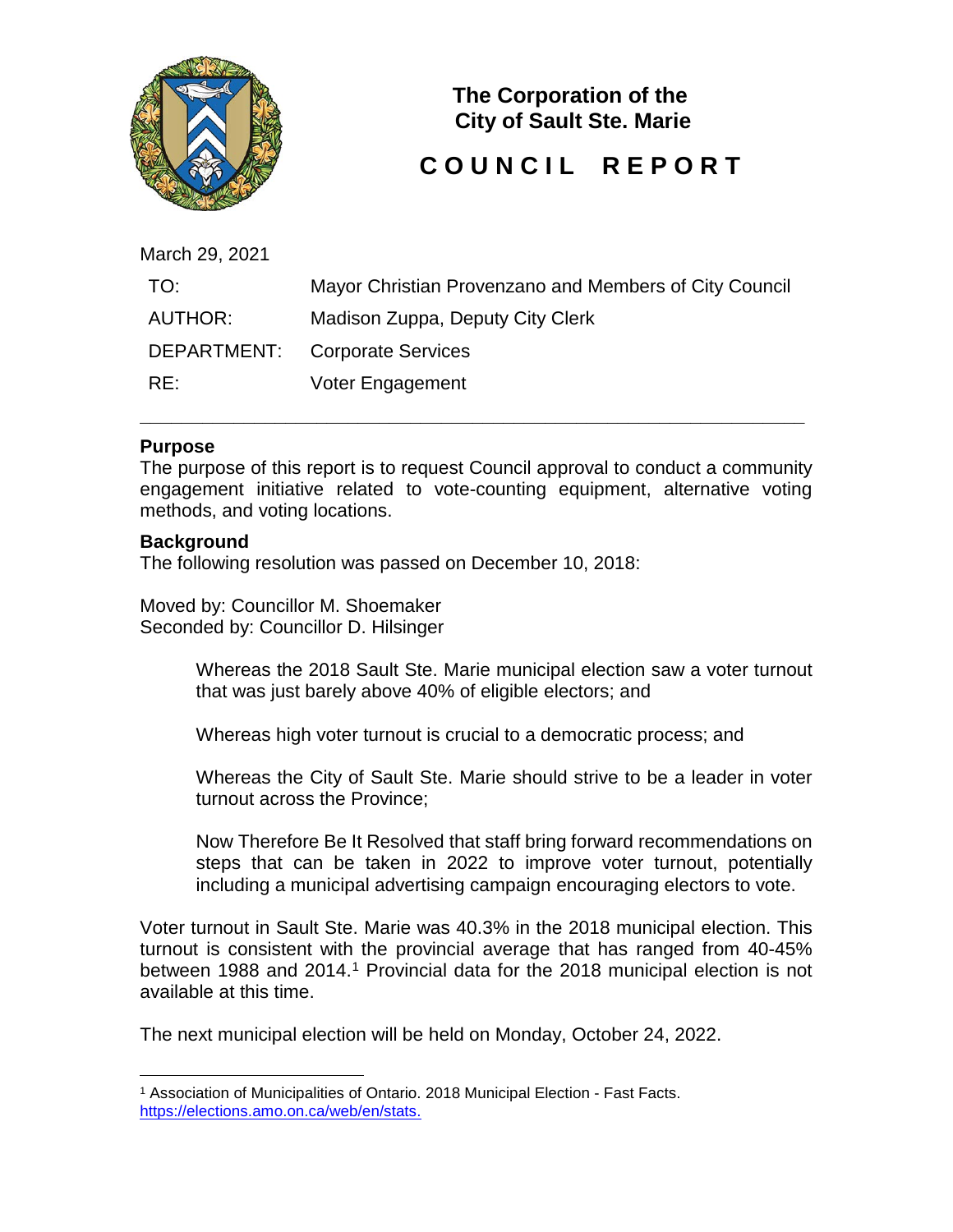Voter Engagement March 29, 2021 Page 2.

Section 42 (1) of the *Municipal Elections Act* provides that:

The council of a local municipality may pass by-laws,

- (a) authorizing the use of voting and vote-counting equipment such as voting machines, voting recorders or optical scanning vote tabulators;
- (b) authorizing electors to use an alternative voting method, such as voting by mail or by telephone, that does not require electors to attend at a voting place in order to vote. 1996, c. 32, Sched., s. 42 (1).

The *Municipal Elections Act* requires municipalities to decide on the use of votecounting equipment and/or alternative voting methods by May 1 in the year of the election. Staff would like to provide a recommendation to Council in 2021 to ensure procurement options (if required) are available to the City.

There are several ways in which votes can be made and counted, and a brief summary is provided below:

**In-person manual count** – Eligible voters physically attend a specified voting location to cast their ballot. Once the ballot is given to the voter, their name is struck off the voters list. Once the ballot is cast, it is placed into a secure box for manual counting once voting is closed.

**In-person tabulator count** – Eligible voters physically attend a specified voting location to cast their ballot. Once the ballot is given to the voter, their name is struck off the voters list. Once the ballot is marked the voter feeds the ballot into a tabulator. The tabulator scans and interprets the ballot, and the vote is cast. The ballot is deposited into a secure ballot box. The tabulator provides a cumulative total of all votes cast once voting is closed.

**Vote by Mail** – Eligible voters receive a ballot package in the mail that includes instructions, voter declaration card, a ballot, secrecy folder, and a postage prepaid return envelope. Once returned, the voter's name is struck off the voters list, and the secrecy envelope containing the ballot is placed in a secure ballot box until Voting Day. Votes may be counted manually or by use of tabulators once voting is closed.

**Vote Online** – Eligible voters cast their vote on a specified website. Voters receive voting credentials (e.g. identification number and PIN) and use them to receive an electronic ballot. The voter makes their selection(s) and casts their ballot over the Internet. Once the ballot is cast, the voter's name is struck off the voters list. Once voting is closed the results are generated and provided to the Clerk.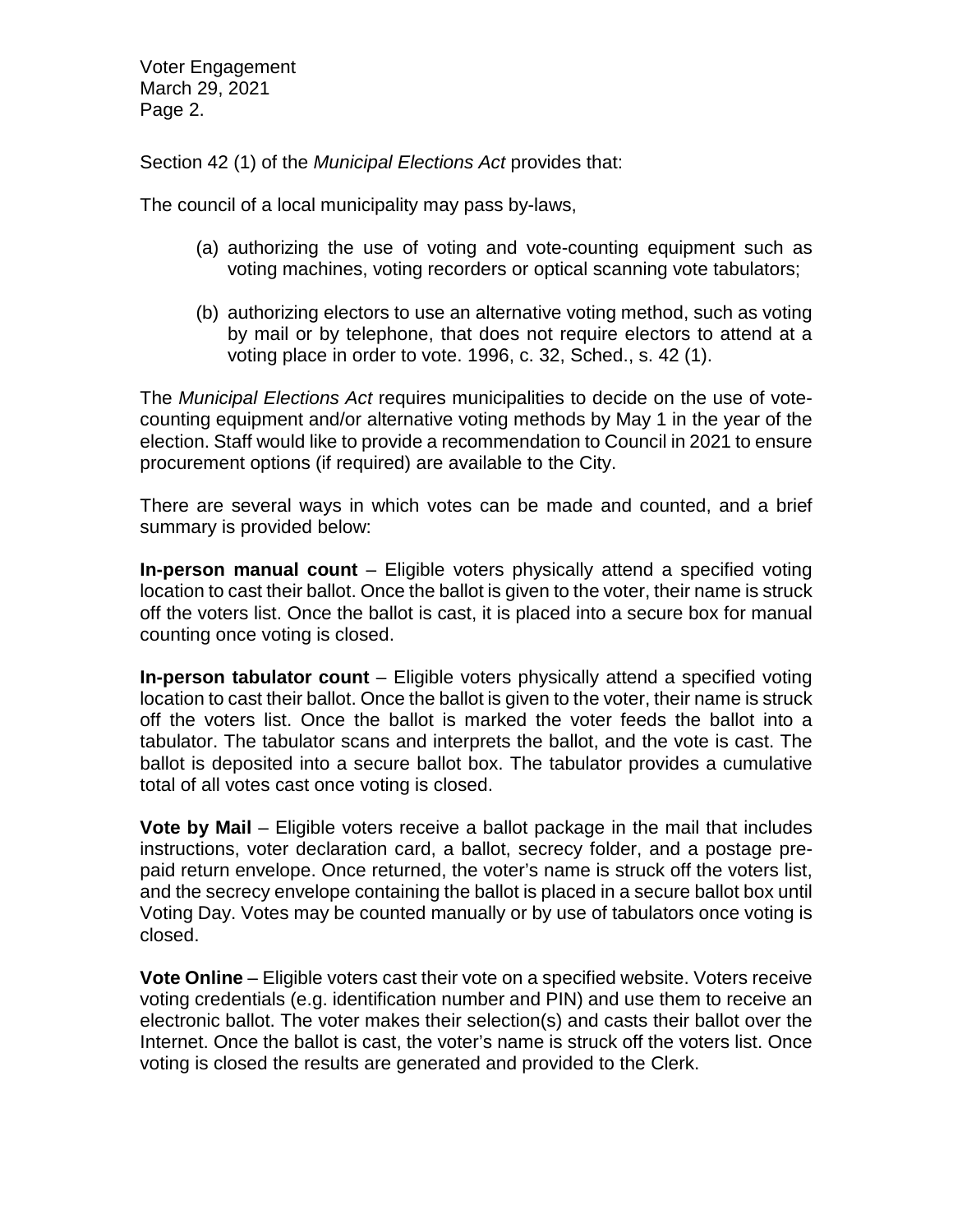Voter Engagement March 29, 2021 Page 3.

**Vote by Phone** – Eligible voters cast their vote by calling a designated telephone number. Voters receive a PIN and may be required to answer a security question. Once validated, an audio version of the ballot is presented to the voter. Once the selection(s) is made and confirmed the vote is cast and the voter's name is struck off the list. Once voting is closed the results are generated and provided to the Clerk.

The City of Sault Ste. Marie has historically used paper ballot/manual count. In the 2018 election the City also provided a home visit program, where eligible voters could register to have a ballot box brought to their home. It was a very successful program that provided greater accessibility for voters. In 2018, 66 voters participated in the Vote from Home program.

### **Analysis**

Staff would like to pursue a community engagement initiative in order to gauge public feedback on vote-counting equipment, alternative voting methods, and voting locations. This would include an invitation to the public to complete a survey and to participate in a virtual forum/open house. Voting locations will be included in the scope of the project given that suitable voting locations are becoming increasingly scarce.

The City Clerk's office will review demographic and geographic information related to voter turnout during the 2018 election locally, and reach out to communities with higher voter turnout to research any best practices that could applied locally. This information will be combined with survey results to assist staff in developing a strategy to engage more voters to participate.

In light of the current pandemic and the uncertainty of impacts to the 2022 election, remote voting options are also being considered. There are a number of reasons eligible voters may not be able to cast their ballot in person, including but not limited to, health concerns, mobility limitations or being out of town.

Evaluating the use of vote-counting equipment and alternative voting methods for the 2022 election will include accessibility considerations, community feedback, estimated costs, ability to administer, *Municipal Elections Act* principles, and election trends.

# **Financial Implications**

There are no anticipated costs to complete the community engagement initiative. Any financial implications that are recommended as a result of the initiative will be brought back to Council for consideration.

#### **Strategic Plan / Policy Impact**

This report is linked to the Commitment to Citizens and Community Corporate Value.

# **Recommendation**

It is therefore recommended that Council take the following action: